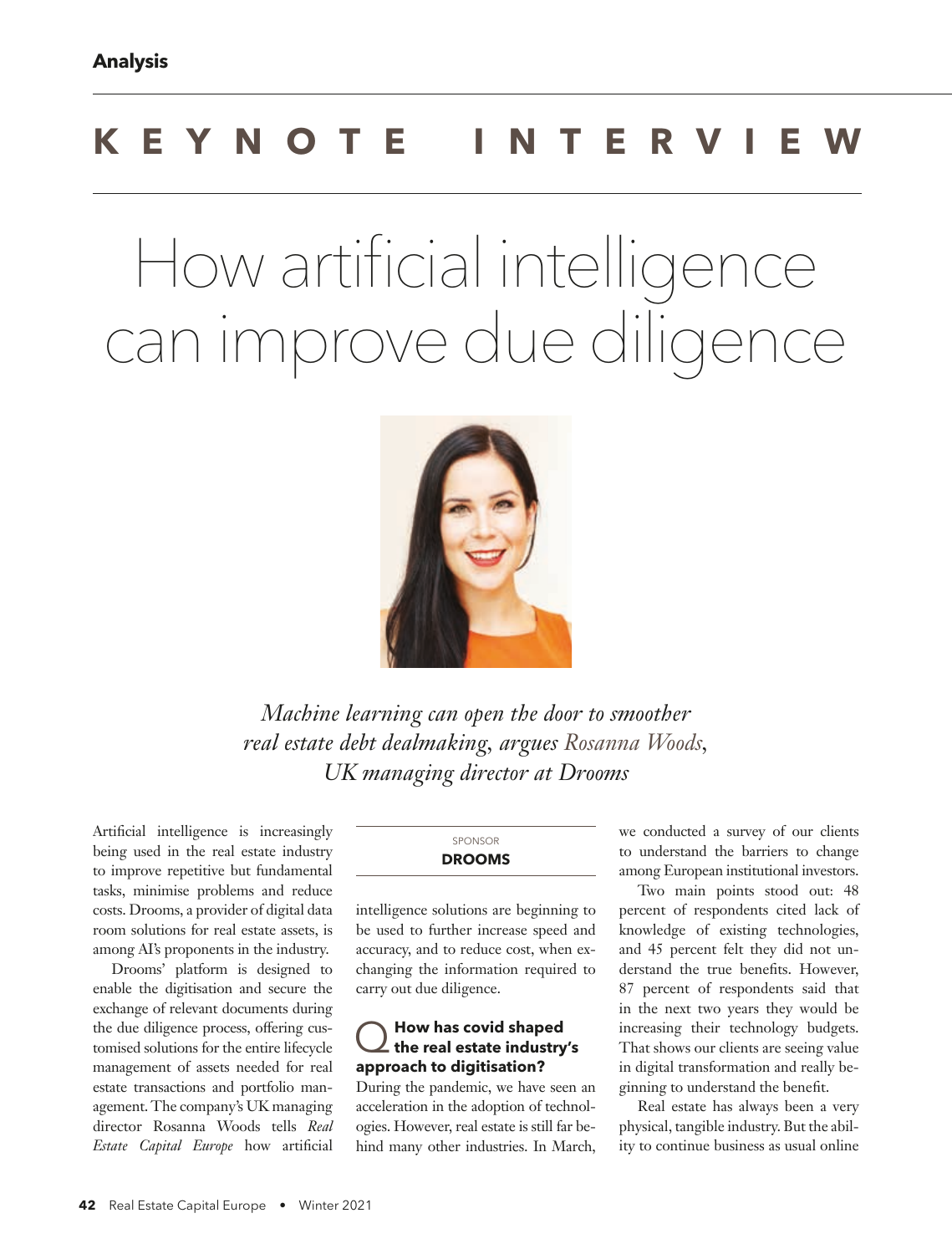

became very important during the pandemic. In the past, many businesses did not have the budgets in place, or the understanding of workflow processes, to make that huge change. But covid was a unique situation which brought forward a transformation that we might have expected to see in five years' time.

We saw increased uptake of our services, not only for due diligence, but also just to share confidential documents. Clients were looking for new means of sharing confidential data, delegating tasks, and putting workflows in place over an internet connection.

# Q **Why does the real estate industry need to adopt AI?**

The benefits of AI are related to the vast amount of unstructured data real estate assets generate. In the asset management process, there are a vast number of data points generated by every tool used in workflows. Managers need to find ways of getting to the relevant information among those data points. In any due diligence process it

is increasingly important that they do not just access data; they access information and do so as quickly as possible.

AI can help lead them to the right information, not just at the due diligence level, but across the whole real estate asset management process. Every real estate business has that same pain point: how to optimise repetitive tasks, minimising risk and cutting cost. The more elements of human interaction in the process, the higher the risk of mistakes being made, or not having all of the information at hand when you need it. Meanwhile, real estate businesses can also cut costs because the right AI technology is more efficient and improves productivity.

# Q **Which AI features can improve the real estate due diligence process?**

The data room is standard practice for due diligence and has been for a while. The next revolution is making data rooms smart. There are three key AI features that we have adopted on our platform: auto-allocation, auto-naming and document translation.

Categorising huge amounts of unstructured data slows down the process and creates cost. No-one wins from having that task, and it is often left to junior staff. Where you have humans involved, you have the risk that they will make mistakes. Auto-allocation optimises data structuring. The user can dump unstructured data into the platform, and the AI will read the content and classify where it belongs in the index.

Another feature that builds on auto-allocation is auto-naming. Anyone who looks at their database will most likely see files classified under different naming conventions, or which are not named properly at all. With auto-naming, when the document is uploaded it is not only classified through auto-allocation; the AI also suggests what the document should be called. That convention operates as a template in the background, automatically producing a structured data room with a consistent naming convention as well.